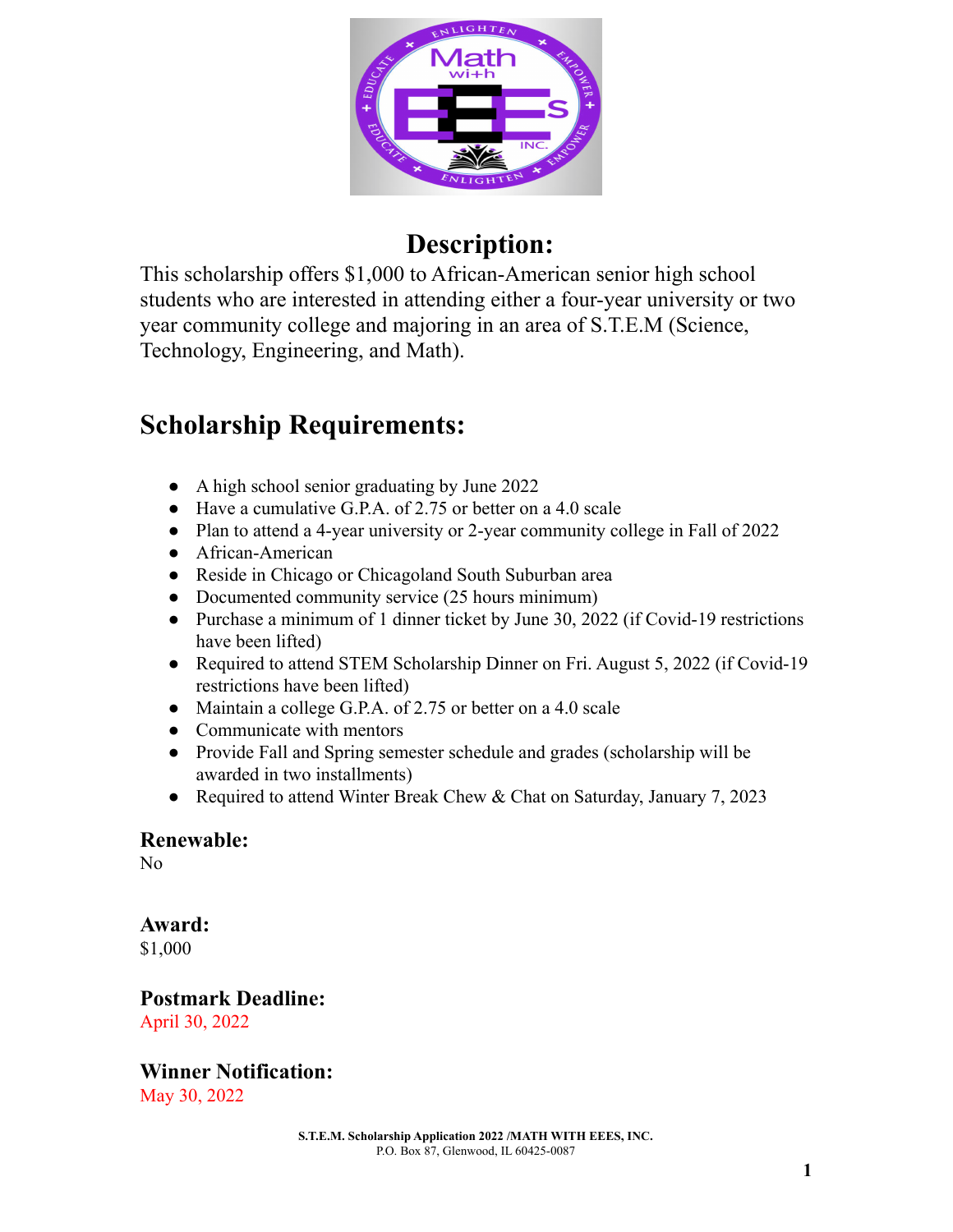

## **Must be TYPED (12 pt. Times New Roman)**

## **SCHOLARSHIPAPPLICATION**

## **PERSONAL INFORMATION**

| Cell Phone Number: 2008 Cell Phone Number:                       |  |  |
|------------------------------------------------------------------|--|--|
|                                                                  |  |  |
|                                                                  |  |  |
| Current G.P.A.                                                   |  |  |
|                                                                  |  |  |
| ** You must attach an official transcript with your application. |  |  |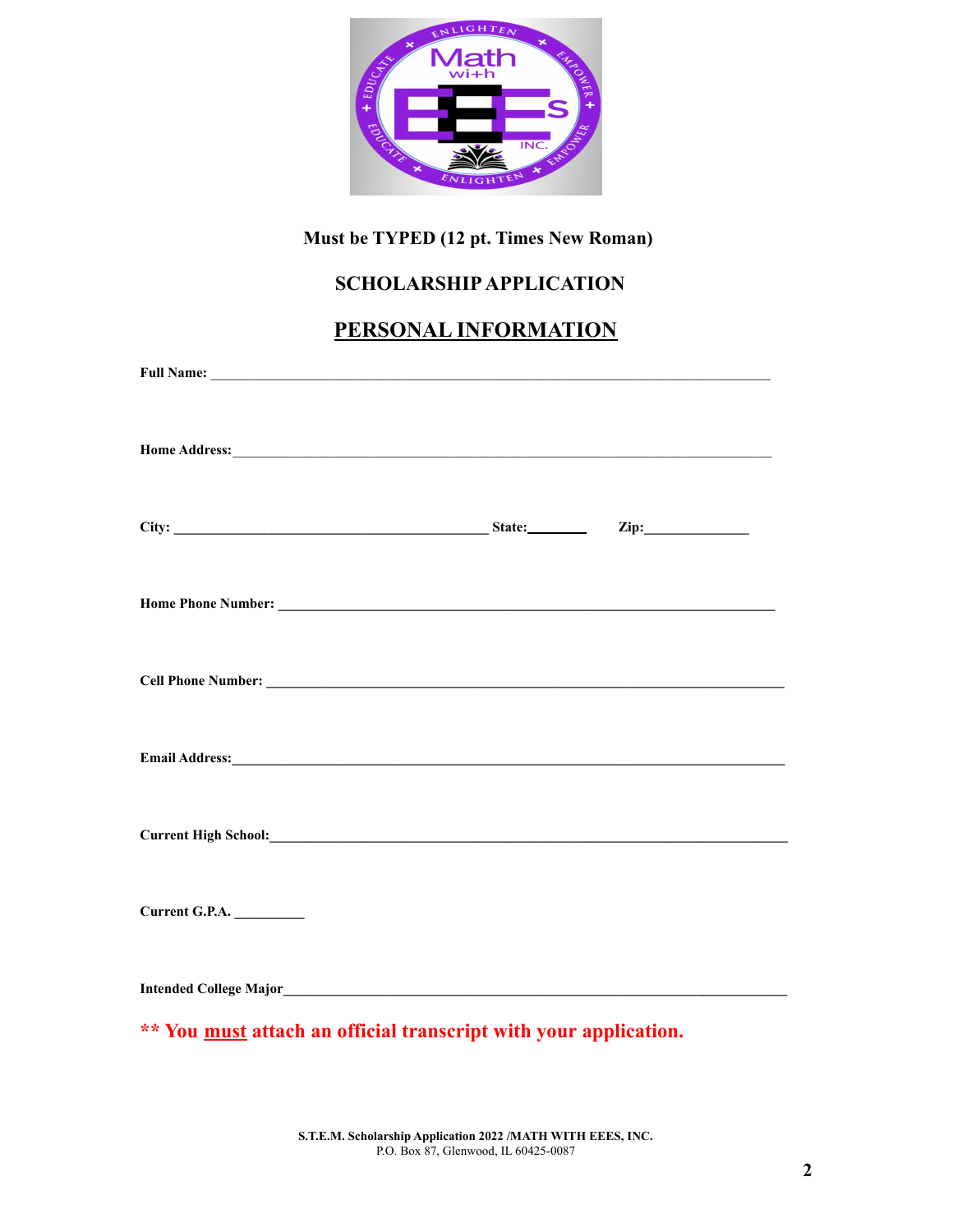

## **COLLEGES or UNIVERSITIES YOU ARE CONSIDERING**

| City: |  | $\mathbf{Zip:}$ |  |
|-------|--|-----------------|--|

If you are the recipient of a scholarship, you will be required to provide two of the following **as proof of enrollment which may include but not limited to:**

- ∙ **Signed Housing Contract**
- ∙ **School Schedule**
- ∙ **School ID**
- ∙ **Official Admission Letter**

**Due on or before June 30th, 2022 or you will forfeit the scholarship offer.**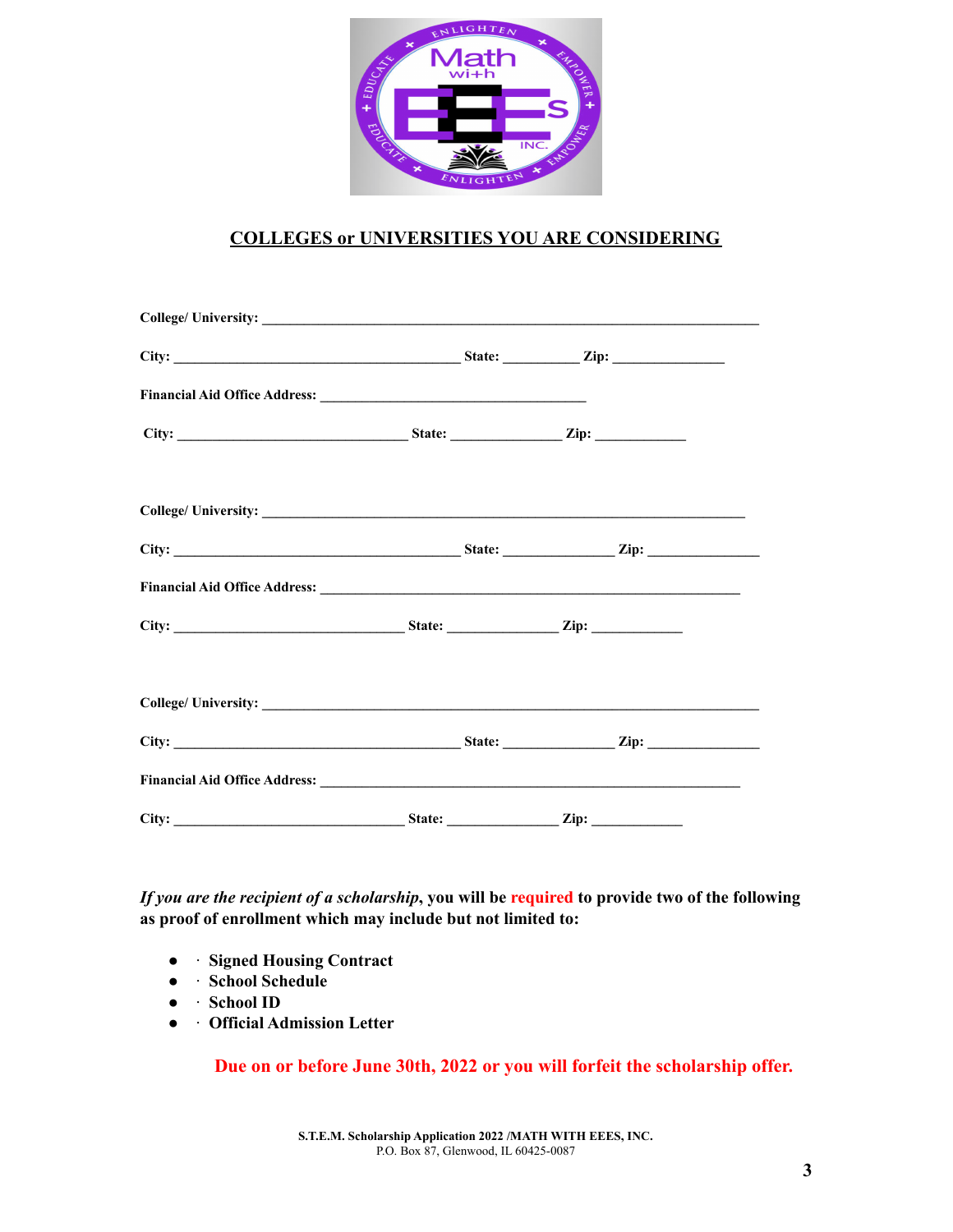

## **COMMUNITY SERVICE INVOLVEMENT**

**\* Please list and explain any community service activities (school or non-school related) in which you are actively (minimum 25 hours) involved. If there is not enough space, please attach a one page, typed document, with your name, explaining your involvement.**

**Also, please attach your completed hours by filling in (typed) page 5 of this application and add additional sheets if necessary.**

**Submit one (1) letter of recommendation** *on the of icial organization letterhead* **to document your (minimum 25 hours) involvement.**

| <b>Service Activity:</b> | <b>Your Role/Contribution:</b> |
|--------------------------|--------------------------------|
|                          |                                |
|                          |                                |
| 3                        |                                |
| 4.                       |                                |
|                          |                                |

#### **EXTRACURRICULAR ACTIVITIES**

**Please List Any Extracurricular Activities in Which You Have Participated**

 $\epsilon$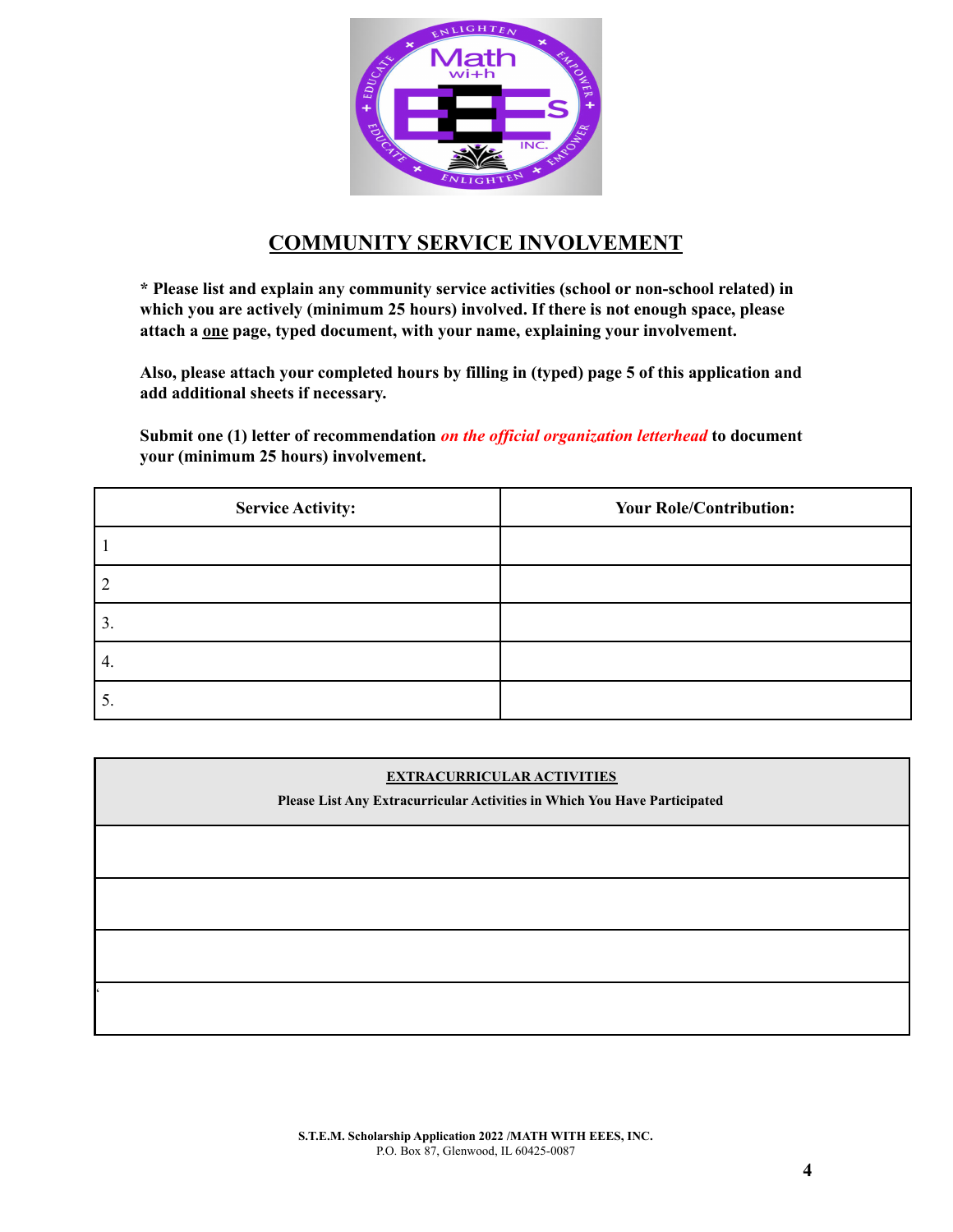

# **Community Service Hours**

|     |               |  | Date Location Start Finish Signature Title |  |
|-----|---------------|--|--------------------------------------------|--|
|     |               |  |                                            |  |
|     |               |  | 2.                                         |  |
|     |               |  | 3.                                         |  |
|     | $\frac{1}{2}$ |  |                                            |  |
|     | 5.            |  |                                            |  |
|     |               |  | 6.                                         |  |
|     | 7.            |  |                                            |  |
|     |               |  |                                            |  |
|     | 9.            |  |                                            |  |
| 10. |               |  |                                            |  |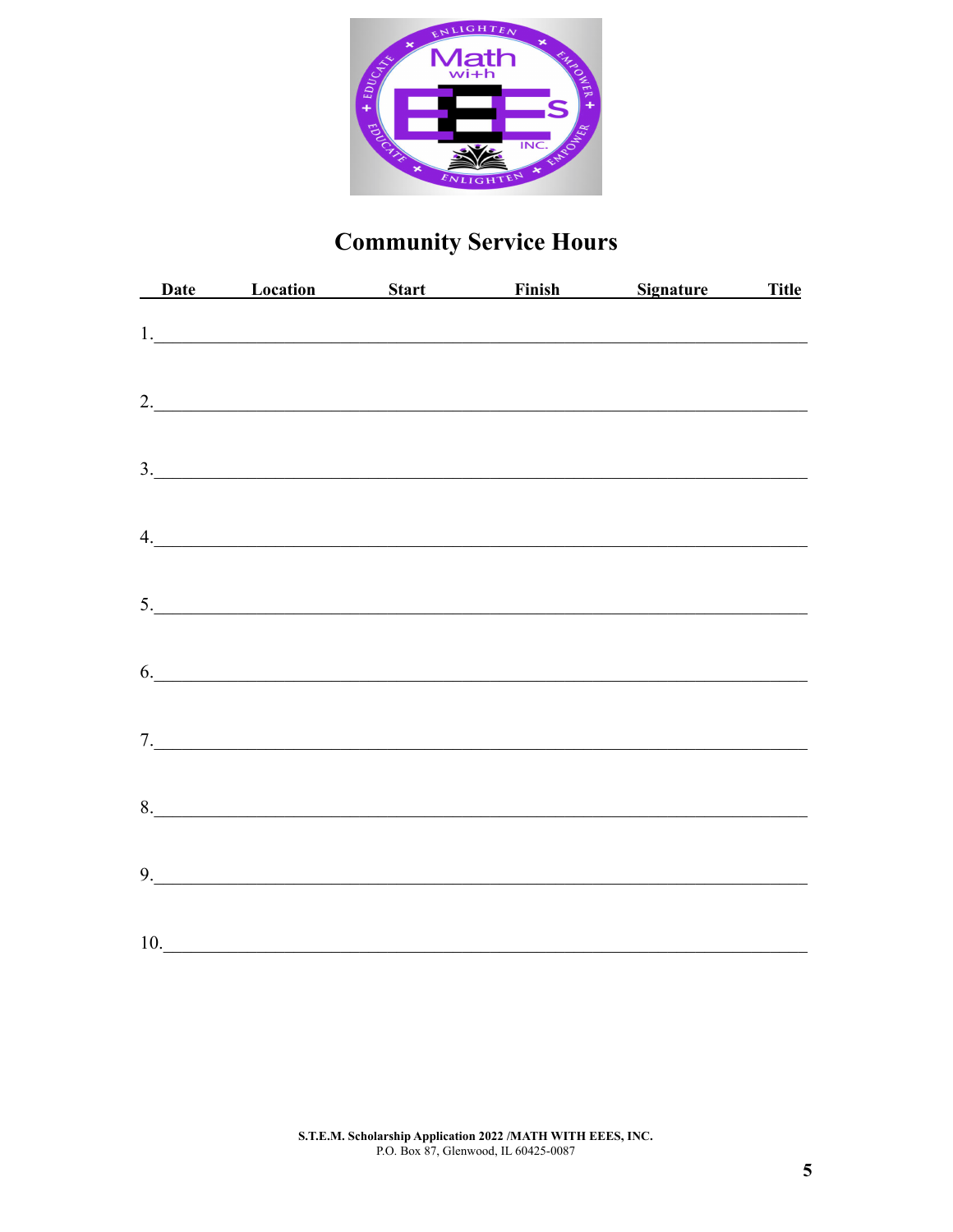

#### **Please List Any Honors or Awards You Have Received**

### **PERSONAL STATEMENT**

**Please answer the following two questions** (Include your name with a heading, **250 Words or Less**, 12 pt. Times New Roman, Double Space):

- 1. As you look towards the future, how would you use your scholarship to help the community within the area of S.T.E.M. (Science, Technology, Engineering and Math)?
- 2. Why do you believe you deserve to be awarded the MATH WITH EEES S.T.E.M. scholarship? **● All materials MUST be POSTMARKED on or before April 30, 2022 for consideration.**

**Mail application to:**

**MATH WITH EEES, INC.**

**P.O. Box 87**

**Glenwood, IL 60425-0087**

**I hereby certify that the information contained herein is true and accurate to the best of my knowledge. I attest that the applicant is African-American, attends high school and resides in Chicago or the Chicagoland South Suburban area.**

| Signature of Student | Date |
|----------------------|------|
| Signature of Parent  | Date |

**S.T.E.M. Scholarship Application 2022 /MATH WITH EEES, INC.** P.O. Box 87, Glenwood, IL 60425-0087